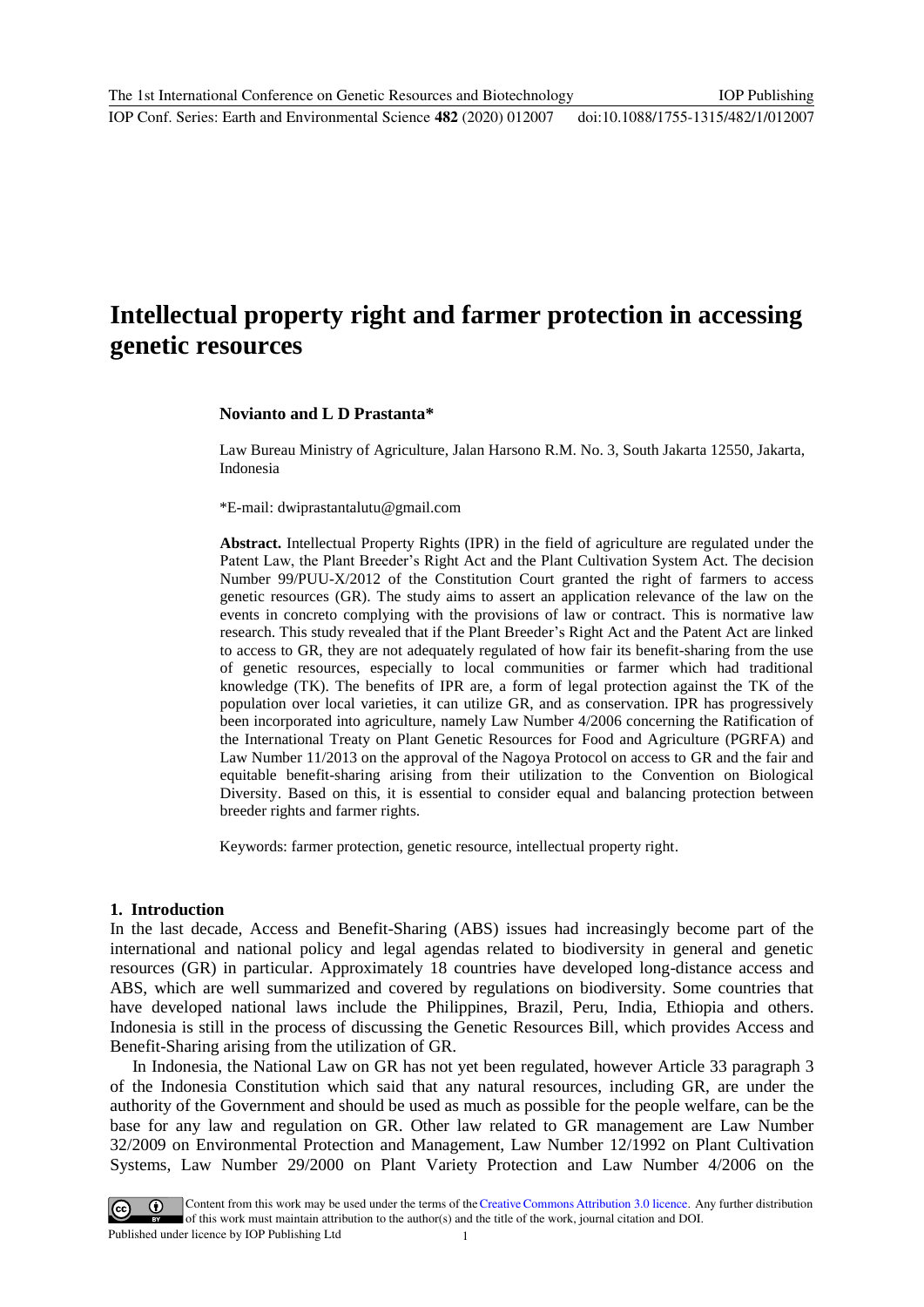Ratification of the International Treaty on Plant Genetic Resources for Food and Agriculture (ITPGRFA). Law Number 1/2014 which amendmended Law Number 41/1999 on Forestry, Law Number 5/1990 on Conservation Natural Resources and Ecosystems, Law Number 41/2014 on Amendment to Law Number 18/2001 on Animal Livestock and Health and Law Number 45/2009 on the Amendment to Law Number 31/2004 on Fisheries.

National laws on ABS arising from the utilization of GR, are still sectorial or partial in nature, such as Law Number 12/2012 on Plant Cultivation Systems, Law Number 5/1994 on Ratification of the United Nations Convention on Biological Diversity (CBD), Law Number 29/2000 on Plant Variety Protection, Law Number 21/2004 on the Ratification of the Cartagena Protocol on Biodiversity, Law Number 4/2006 on Ratification of ITPGRFA and Law Number 11 of 2013 on the Adoption of the Nagoya Protocol of the United Nations CBD. So far, those laws have yet been able to mine the economic potential of GR and prevent its misappropriation or biopiracy.

Developed countries that have technology in the field of biotechnology are very dependent on GR from developing countries that do not have sufficient ability, both in terms of human resources, technology and funds for the development of research and technology. Research and development in the biotechnology field, which is at risk, is inseparable from the lack of financial support or investment. It is technological progress need rewards [1] and incentives [2] from the findings of the technology.

One form of reward given to the invention must at least be protected with intellectual property rights (IPR) such as patent or plant variety protection. Commercialization of technology products will generate income that can be used to fund future research and technology development. Pharmaceutical companies closely related to biotechnology are based their research and development of pharmaceutical products from GR, coming from developing countries.

The process of accessing GR is often done by biopiracy. Biopiracy is essentially the act of taking valuable resources from a country's traditional knowledge (TK) that is packaged and redeveloped without giving contribution to the holders of TK's. Some people view biopiracy as the act of stealing valuable resources for the commercial gain of developed countries and multinational corporations [3]. To those with this view, biopiracy represents a disingenuous repackaging of TK to secure monopoly rents for the biopirate excluding the original innovator from a claim to these rents. The fact that the potential returns from investing in modern biotechnology accrue only to those who hold IPR biased in favours of contemporary biotechnology and against TK raises significant inequity concerns.

While the definition of bioprospecting is an umbrella term describing the discovery of new and useful biological samples and mechanisms, typically in less-developed countries, either with or without the help of indigenous knowledge, and with or without compensation. In this way, bioprospecting includes biopiracy and the search for previously unknown compounds in organisms that have never been used in traditional medicine [4]. TK, the questions of how IPR can protect benefit farmers in accessing GR should be answered. Therefore, this study aims to ascertain whether the application of the law on the events complies with the provisions of law or contract.

## **2. Materials and methods**

The study is carried out by using normative legal research. Normative legal research examines the implementation of the provisions of positive law and contracts factually on any particular legal events. According to Mertokusumo [5], the target of the research is legal norms (rules) to gain: das sollen through research librarianship, as well as events or behaviour in the sense of the fact or the das sein through field research. On the other hand, Soekanto Soerjono [6] argues that legal research includes "normative legal research" that consists of examination of the role of law, the principle of synchronization of law, legal history, comparative law, as well as "empirical legal research" which consist of identification and effectiveness of the regulation.

A qualitative method and juridical analysis are conducted in this study. A descriptive research specification which provides data or image, may be detailed about the people, circumstances and other facts, with the author's descriptive methods can only compare certain phenomena. The specification is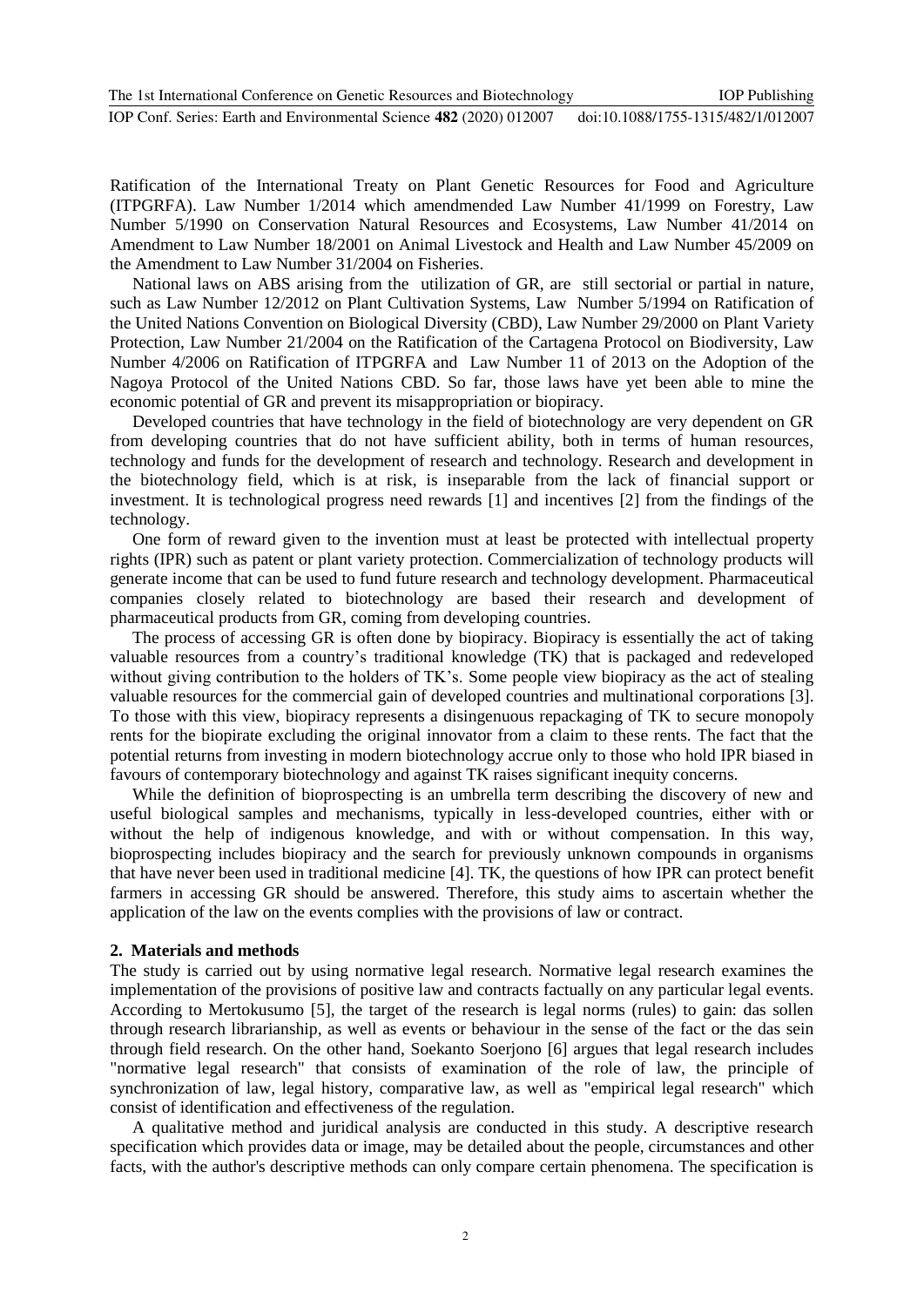used with the goal of obtaining an overview of farmer protection in accessing the global resource. Data collection was performed through interviews and selecction in the form of documents which is sourced from literature, legislation, official documents and other documents. The respective documents could be research results, scientific articles/papers, scholarly journals and scientific papers. This evaluation can generate an overview of the implementation of the IPR and farmer protection in accessing GR.

# **3. Results and discussion**

Patents are one type of IPR that are most closely related to the use of GR. Provisions in the patent system related to the use of GR are as follow: Patents granted for each invention, both products and processes, in all fields of technology throughout the invention are new, have inventive steps and can be applied in the industry (TRIPs Article 27 [1] and Law Number 14/2001 on Patent). Microorganisms found in nature or the results of genetic engineering are patentable (see TRIPs Article 27 [3]).

The distributive justice approach is a balance in seeing the excess of IPR protection, especially in the commercialization, access and utilization of GR carried out through biopiracy. The principle of distributive justice is the concept of justice [7] which is closely related to the issue of human dignity, commons good and human rights. The basic question of this distributive justice approach is: what exactly constitutes a "fair", "just" or "equitable" distribution? In the context of using GR, is biopiracy a good thing? Is the utilization and commercialization of the product taken without permission, without the contribution can be justified? How should ABS (www.cbd.int/abs) be carried out (equitable distribution)? This approach brings a different perspective, especially from the angle of protection of the interests of indigenous people, who are holders, guardians of GR that have been utilized without proper contributions and rewards. Differences [8] in the protection of the interests of the private sector (pharmaceutical companies) and the interests of the state as well as in the use of GR also have a major influence on how the problem of using these GR is solved.

Some countries have formulated disclosure requirements in the patent law, steps which are called transparency, which aims to ensure the proposal from the patented of GR. These countries include:

- 1) Belgia, Patent Law; Project: Law Number 2005-04-28/33: *Loi modifiant la loi du 28 mars 1984 sur les brevets d invention, en ce qui corcerne la brevetabilite des inventions biotechnologiques.*
- 2) Bolivia; Supreme Decree Number 24676, Article 2, Final Provisions VII-Seventh.
- 3) Brazil; Provisional Measure Number 2.186-16 (23 August 2001).
- 4) China; Patent Law Amendment (2008), Article 5(2), 26(5).
- 5) Costa Rica; Biodiversity Law 7788, Article 80; Rules on Access (2003) Art. 25.
- 6) Denmark; Act 412, 31 May 2000 Amending Danish Patent Act, paragraph 3; Danis Penal Code 163.
- 7) Egypt; Egyptian Law Number 82 of 2002 on the Protection of Intelectual Property Rights, Art. 13.
- 8) New Zealand; Patent Bill 2009 and section 17 Patent Act (1953).
- 9) Norwegia; Patent Law Amendment 2004, section 8b.
- 10) Panama; Executive Decree Number 25 (28 April 2009) Art. 19.
- 11) Portugal; Biodiversity Law (10 August 2002) Ar. 4c.
- 12) Romania; Patent Law 64/1991, rule 14.1.c) source shall be indicated.
- 13) South Africa; Patent Law Amendment (7 December 2005).
- 14) Swiss; Amendment of Patent Law of 22 June 2007, RO 2008 2551, Art. 49 a.
- 15) Thailand; Act on Protection and Promotion of Traditional Thai Medicine Intelligence B.E. 2542.
- 16) Venezuela; Biodiversity Law 2009.

Ratification of the Nagoya Protocol through Law Number 11/2013 by the Indonesian Parliament is one of the opportunities for Indonesia to obtain benefit-sharing arising from of GR. ABS provision is a means offered by the Nagoya Protocol to protect biodiversity, including for Indonesia. The application of ABS provisions in Indonesia can prevent biopiracy. The Nagoya Protocol recognizes state sovereignty in protecting their GR. These GR are not freely traded, but in accessing must meet the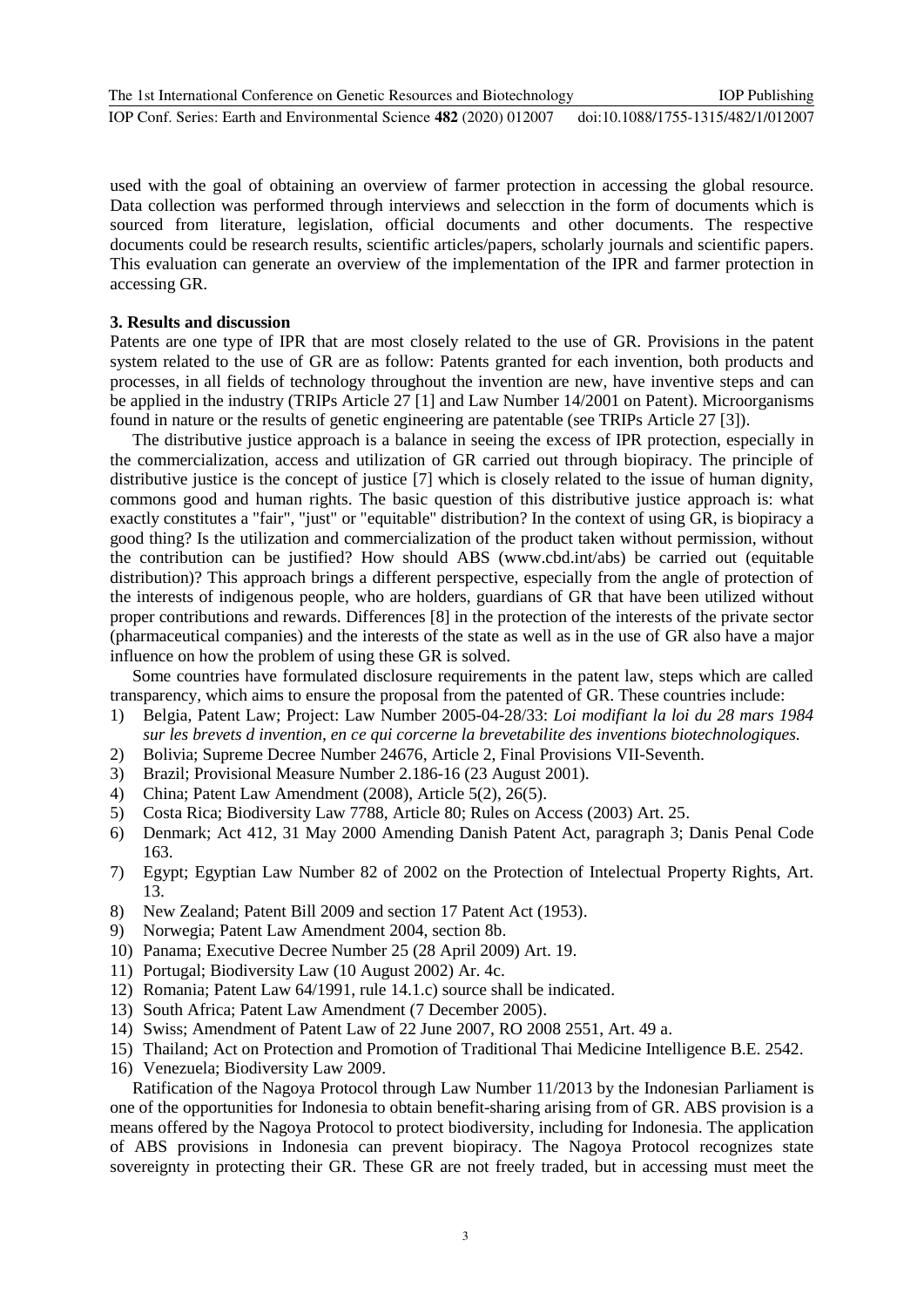provisions set out in the protocol, namely based on Prior Informed consent and Mutually Agreed Terms (MAT), as well as the involvement of indigenous/traditional communities and for preventing theft of biodiversity (Table 1).

| <b>State</b>  | Right of sovereignty                                                                                                             |                                                                                                                                                               |                        |                                                                                   |
|---------------|----------------------------------------------------------------------------------------------------------------------------------|---------------------------------------------------------------------------------------------------------------------------------------------------------------|------------------------|-----------------------------------------------------------------------------------|
|               | Accessing                                                                                                                        | Benefit-sharing                                                                                                                                               | Farmer right           | <b>Traditional Knowledge</b>                                                      |
| <b>Brazil</b> | Depend on outsider<br>variety                                                                                                    | Good access<br>mechanism; must<br>permit from the<br>government; benefit-<br>sharing is not<br>transparent; joining in<br>Multilateral System<br>(MLS)        | No specific regulation | Provide protection<br>through national<br>legislation and regional<br>cooperation |
| <b>USA</b>    | Ex situ collection<br>majority                                                                                                   | Good access<br>mechanism; submit<br>profit sharing to the<br>parties                                                                                          | No specific regulation | No regulation                                                                     |
| Germany       | Can meet their own<br>needs but use more<br>modern varieties                                                                     | There is no further<br>mechanism at the<br>national level; access<br>on PGR controlled<br>privately is done<br>through contractual<br>relations; join the MLS | No specific regulation | No regulation                                                                     |
| China         | Very rich in PGR, but<br>many of them are not<br>monitored by state<br>management<br>programs, although<br>there are investments | There are bilateral<br>mechanisms, but have<br>not ratified ITPGRFA<br>so that they are not<br>joined into the MLS                                            | No specific regulation | No regulation                                                                     |
| Indonesia     | Abundant PGR, but<br>many of them are not<br>monitored by state<br>management<br>programs, although<br>there are investments     | The access mechanism<br>is still in the process;<br>profit-sharing is still<br>unclear                                                                        | No specific regulation | No regulation                                                                     |

Table 1. Differences between law and policy about GR on sovereignty rights.

The effectiveness of the application of ABS provision sharing is not enough by only ratifying the Nagoya Protocol, but should be further detailed with regulations at the national level. Then, in the policy in the field of IPR regulation, the government has also prepared a draft amendment to the Patent Act with a draft amendment to patents, specifically in article 25 of the change to the Law states that "if the invention relates to and, or originates from GR and or TK, it must be clearly and correctly stated the origin of GR and/or TK in the description". By applying the Sources of Origin Country principle, eating is an aspect of dampening the onset of biopiracy. Thus, biopiracy is a form of bioprospecting, where both actions are characterized by two main characteristics: first, the absence of permission to access, and the absence of compensation/rewards that can be given to GR holders related to TK.

Government policy by giving authority to local communities in managing biodiversity is the right choice to avoid community conflict. This authority is a form of appreciation for the contribution of the comunity for conserving biodiversity. Management must also be in line with the mandate in Article 33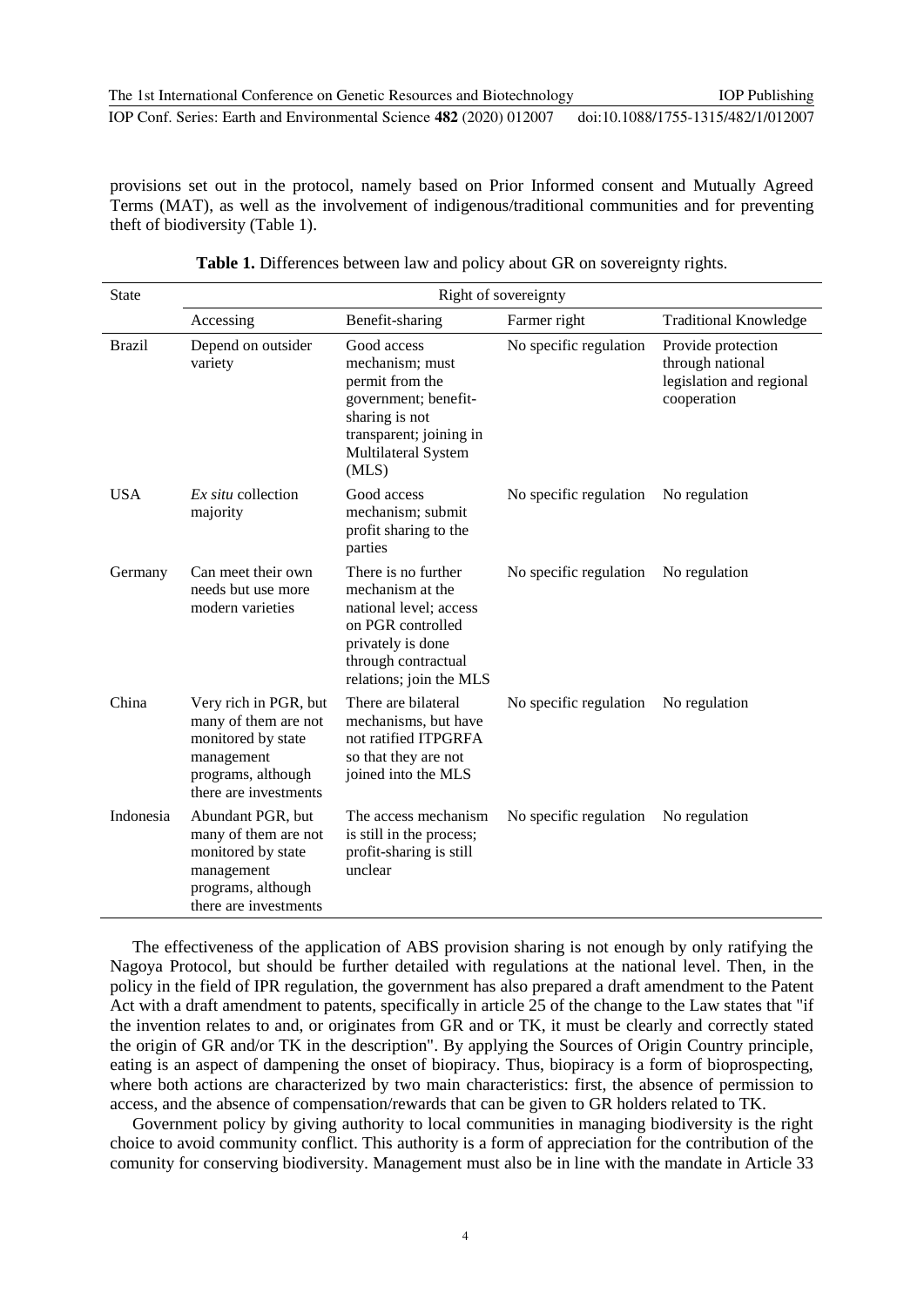of the Constitution and the fifth principle of Pancasila. Conceptually, regulation of the existence of Nagoya Protocol has provided a way for Indonesia to protect abundant biodiversity through ABS.

The international regulation through the Nagoya Protocol stipulates specific guidelines and conditions to access to genetic or biological resources. For example, access should be subject to prior informed consent of the party or country providing the resources (state of origin of the resources or a party that has acquired the resources following the CBD). Further, the so-called TK plays a vital role in local communities through constant development and exchange. Access to this knowledge is also subject to similar procedures, but with the participation of the holders of such knowledge. Hence, the benefits from the utilization of biological resources are supposed to be shared in a fair and equitable way through MAT, including non-monetary gain. For example, the French Centre for Agricultural Research for Development (CIRAD) promotes advantages, such as research collaboration, training, transfer of technology, co-publication, co-ownership of results, and hence the regulatory mechanisms on ABS may represent a useful tool to stimulate research cooperation. A MAT can be signed without reference to the ABS provision in the CBD or the Nagoya Protocol. However, as more than 30 countries are parties to these treaties, there are several advantages of reffering to the Nagoya Protocol ABS-components in the MTA, there is a higher degree of security as the legal basis for the MTA improvements. Therefore, legal sanctions may be avoided and the capacity to obtain a Certificate of Origin to publish increases. IPR may also be easier to agree, and the ethical basis of the MTA will be ensured.

There are many reasons why MTAs are growing its importance. The informal exchange among farmers built upon TK is less typical today than it was before. Knowledge creation and innovation increasingly take place in the context of systematic research and research cooperation across countries. In this process transfer of biological or genetic materials is not only common, but also grows in volume and importance in line with the increasing importance of the bio-economy and attention given to biodiversity, climate change, food security and other challenges. The frontier between basic and commercially oriented research is becoming blurred, and the global organization of, e.g. drug development induces complex divisions of labour in clinical trials with implications for the transfer of GR. One of the purposes of these international treaties is to create conditions to facilitate access to GR. However, today MTAs cannot be understood without the context of international treaties and national regulations. They may amount to restrictions impeding research and development. This is a continuous balancing act. Therefore, these are necessary to ensure that developing countries, typically being the providers of materials and biodiversity, can benefit from the exchange and transfer of biological materials.

# **4. Conclusions**

Patents can be used as economic support and utilization of GR. However, the license also opens up opportunities for abuse from its use. Legal protection for the usage of GR and TK is to provide a foundation for their recognition TK with easy-access permits and fair distribution of the benefits TK. Equitable benefit-sharing is then implemented in MAT. The rights of farmers include the right to store, use and exchange and sell seeds, protection of TK, participation in making decisions and fair ABS. The utilization and access of GR and TK involve the participation of indigenous peoples in granting permits. TK Fair distribution of benefits is based on contractual relations, of which, the role of government as a legal subject of international agreements becomes crucial to guarantee rights indigenous peoples and farmers in terms of the use of GR and TK.

## **5. References**

- [1] Bently L and Sherman B 2004 *Intellectual Property Law. Second Edition* (Cambridge: Oxford University Press)
- [2] Sherwood R M 1990 *Intellectual Property and Economic Development: West View Special: Studies in Science, Technology and Public Policy* (San Francisco: Westview Press)
- [3] Isaac G E and Kerr W A 2005 Bioprospecting or biopiracy? Intellectual property and